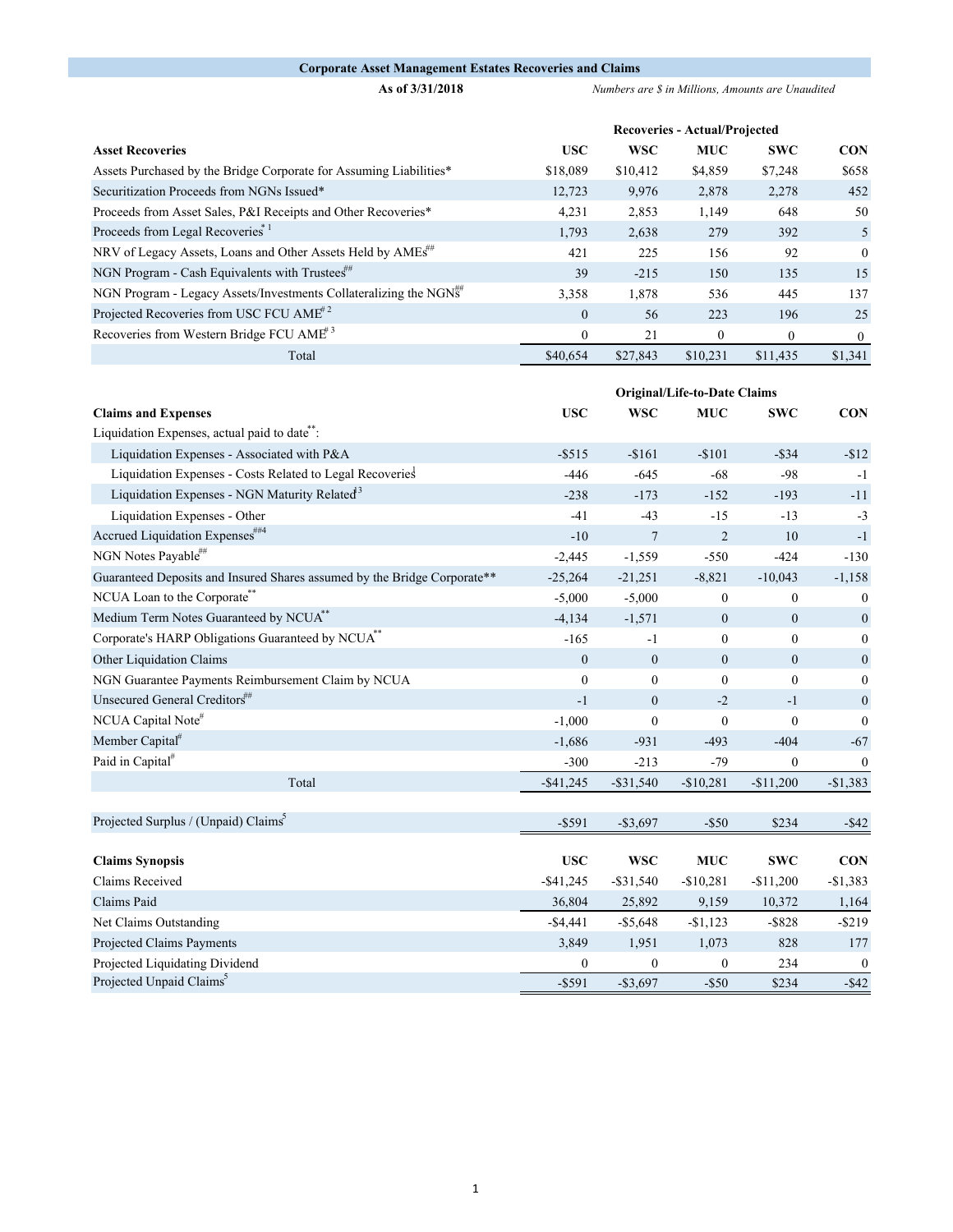|                                                    | <b>Corporate Asset Management Estates Recoveries and Claims</b> |                                          |                                                   |                  |                  |                                        |  |
|----------------------------------------------------|-----------------------------------------------------------------|------------------------------------------|---------------------------------------------------|------------------|------------------|----------------------------------------|--|
|                                                    | As of 3/31/2018                                                 |                                          | Numbers are \$ in Millions, Amounts are Unaudited |                  |                  |                                        |  |
| <b>Fiduciary Assets</b>                            |                                                                 | <b>USC</b>                               | <b>WSC</b>                                        | <b>MUC</b>       | <b>SWC</b>       | <b>CON</b>                             |  |
| Cash and Cash Equivalents                          |                                                                 | \$70                                     | $-$ \$215                                         | \$154            | \$319            | \$15                                   |  |
| <b>Legacy Assets</b>                               |                                                                 | 421                                      | 214                                               | 115              | 92               | $\boldsymbol{0}$                       |  |
| Legacy Assets/Investments Collateralizing the NGNs |                                                                 | 3,358                                    | 1,878                                             | 536              | 445              | 137                                    |  |
| Loans                                              |                                                                 | $\boldsymbol{0}$                         | 12                                                | 41               | $\boldsymbol{0}$ | $\boldsymbol{0}$                       |  |
| Receivable from AMEs                               |                                                                 | $\boldsymbol{0}$                         | $\boldsymbol{0}$                                  | $\mathbf{0}$     | $\boldsymbol{0}$ | $\boldsymbol{0}$                       |  |
| Other Fiduciary Assets                             |                                                                 | $\boldsymbol{0}$                         | $\boldsymbol{0}$                                  | $\boldsymbol{0}$ | $\boldsymbol{0}$ | $\boldsymbol{0}$                       |  |
| <b>Total Fiduciary Assets</b>                      |                                                                 | \$3,849                                  | \$1,888                                           | \$847            | \$857            | \$152                                  |  |
| <b>Fiduciary Liabilities</b>                       |                                                                 |                                          |                                                   |                  |                  |                                        |  |
| Accrued Expenses and Payables <sup>14</sup>        |                                                                 | $-$10$                                   | \$7                                               | $$2$$            | \$10             | $-$1$                                  |  |
| NGNs                                               |                                                                 | $-2,445$                                 | $-1,559$                                          | $-550$           | $-424$           | $-130$                                 |  |
| Due to NGN Trusts                                  |                                                                 | $\overline{0}$                           | $\boldsymbol{0}$                                  | $\mathbf{0}$     | $\mathbf{0}$     | $\boldsymbol{0}$                       |  |
| <b>Unsecured Claims</b>                            |                                                                 | $\mathbf{0}$                             | $\boldsymbol{0}$                                  | $\boldsymbol{0}$ | $\boldsymbol{0}$ | $\mathbf{0}$                           |  |
| Due to NCUSIF <sup>11</sup>                        |                                                                 | $\mathbf{0}$                             | $-2,944$                                          | $\mathbf{0}$     | $\mathbf{0}$     | $-21$                                  |  |
| <b>Total Fiduciary Liabilities</b>                 |                                                                 | $-$2,455$                                | $-$4,497$                                         | $-$ \$548        | $-$ \$414        | $-$152$                                |  |
| Total Fiduciary Net Assets / (Liabilities)         |                                                                 | \$1,394                                  | $-$2,609$                                         | \$299            | \$442            | $\$0$                                  |  |
|                                                    |                                                                 |                                          |                                                   |                  |                  |                                        |  |
|                                                    |                                                                 | Analysis of Claim Payments <sup>12</sup> |                                                   |                  |                  |                                        |  |
| <b>B1</b> - Liquidation Expenses                   |                                                                 | <b>USC</b>                               | <b>WSC</b>                                        | <b>MUC</b>       | <b>SWC</b>       | <b>CON</b>                             |  |
|                                                    | Original Amount                                                 | \$1,250                                  | \$1,014                                           | \$335            | \$328            | \$28                                   |  |
|                                                    | Amount Paid to Date                                             | $-1,240$                                 | $-1,014$                                          | $-335$           | $-328$           | $-27$                                  |  |
|                                                    | Current Unpaid Balance                                          | \$10                                     | \$0                                               | \$0              | \$0              | \$1                                    |  |
|                                                    | Projected Repayment                                             | $-10$                                    | $\boldsymbol{0}$                                  | $\boldsymbol{0}$ | $\boldsymbol{0}$ | $-1$                                   |  |
|                                                    | Projected Amount Unpaid                                         | \$0                                      | $\$0$                                             | \$0              | \$0              | \$0                                    |  |
| <b>B2-Wages and Salaries</b>                       |                                                                 |                                          |                                                   |                  |                  |                                        |  |
|                                                    | Original Amount                                                 | \$0                                      | $\$0$                                             | \$0              | \$0              | \$0                                    |  |
|                                                    | Amount Paid to Date                                             | $\boldsymbol{0}$                         | $\boldsymbol{0}$                                  | $\boldsymbol{0}$ | $\boldsymbol{0}$ | $\boldsymbol{0}$                       |  |
|                                                    | Current Unpaid Balance                                          | \$0                                      | \$0                                               | \$0              | \$0              | \$0                                    |  |
|                                                    | Projected Repayment                                             | $\mathbf{0}$                             | $\boldsymbol{0}$                                  | $\boldsymbol{0}$ | $\boldsymbol{0}$ | $\boldsymbol{0}$                       |  |
|                                                    | Projected Amount Unpaid                                         | \$0                                      | \$0                                               | \$0              | \$0              | $\boldsymbol{\mathsf{S}}$ <sup>0</sup> |  |
|                                                    |                                                                 |                                          |                                                   |                  |                  |                                        |  |
| <b>B4</b> - Due to Government <sup>6</sup>         |                                                                 |                                          |                                                   |                  |                  |                                        |  |
|                                                    | Original Amount                                                 | \$34,550                                 | \$27,601                                          | \$8,459          | \$9,772          | \$1,127                                |  |
|                                                    | Amount Paid to Date                                             | $-34,550$                                | $-24,878$                                         | $-8,459$         | $-9,772$         | $-1,127$                               |  |
|                                                    | <b>Current Unpaid Balance</b>                                   | \$0                                      | \$2,723                                           | \$0              | \$0              | \$0                                    |  |
|                                                    | Projected Repayment                                             | $\bf{0}$                                 | $-392$                                            | $\bf{0}$         | $\overline{0}$   | $\boldsymbol{0}$                       |  |
|                                                    | Projected Amount Unpaid                                         | \$0                                      | \$2,331                                           | \$0              | \$0              | \$0                                    |  |
| <b>B5</b> - Due to General Creditors <sup>7</sup>  |                                                                 |                                          |                                                   |                  |                  |                                        |  |
|                                                    | Original Amount                                                 | \$1                                      | $\$0$                                             | \$2              | \$1              | $\$0$                                  |  |
|                                                    | Amount Paid to Date                                             | $-1$                                     | $\boldsymbol{0}$                                  | $-2$             | $-1$             | $\boldsymbol{0}$                       |  |
|                                                    | Current Unpaid Balance                                          | \$0                                      | \$0                                               | \$0              | \$0              | \$0                                    |  |
|                                                    | Projected Repayment                                             | $\boldsymbol{0}$                         | $\boldsymbol{0}$                                  | $\boldsymbol{0}$ | $\boldsymbol{0}$ | $\boldsymbol{0}$                       |  |
|                                                    | Projected Amount Unpaid                                         | $\$0$                                    | $\$0$                                             | \$0              | $\$0$            | $\$0$                                  |  |
|                                                    |                                                                 |                                          |                                                   |                  |                  |                                        |  |